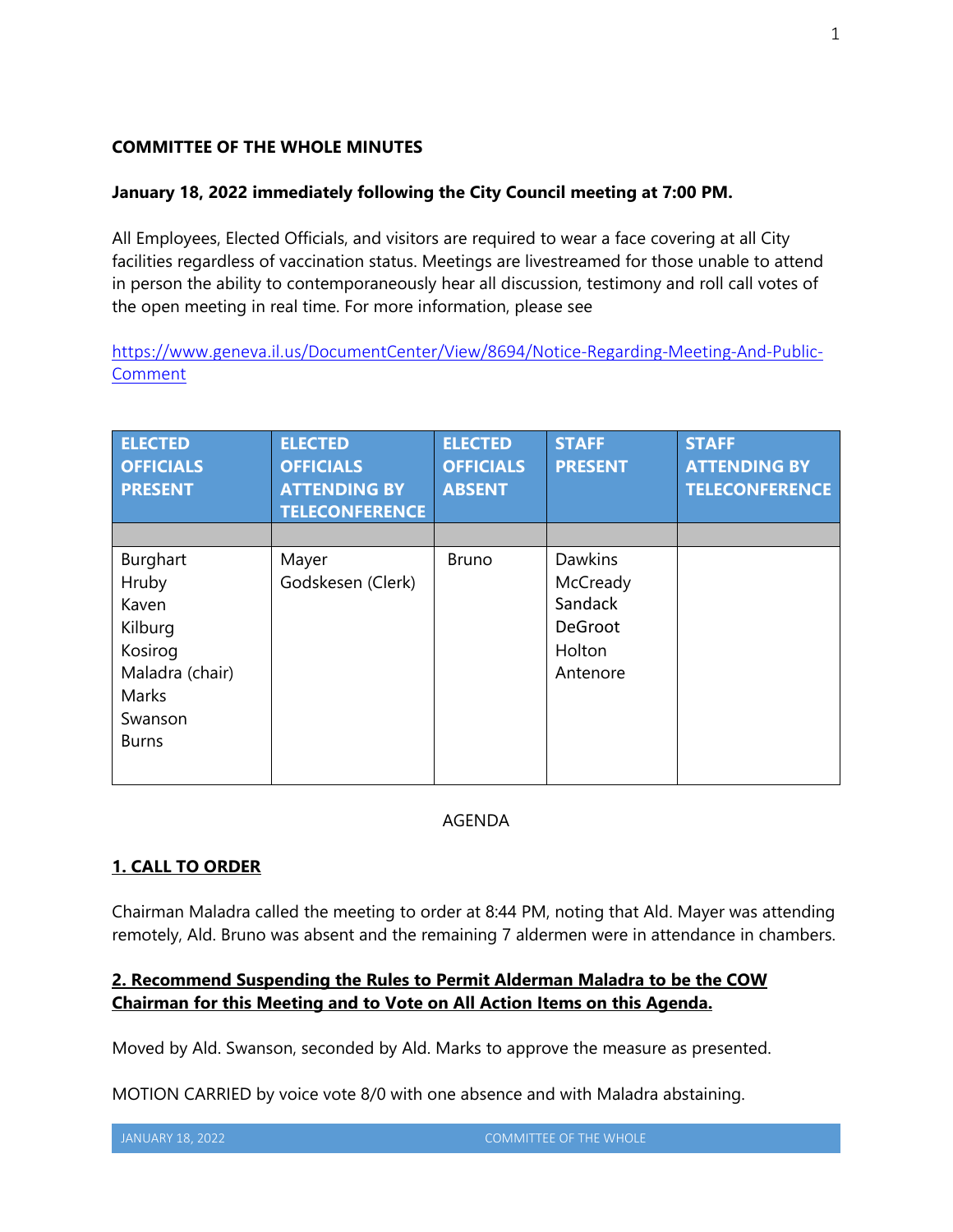# **3. Approve Committee of the Whole Minutes from December 6, 2021.**

Moved by Ald. Kosirog, seconded by Ald. Kaven to approve the measure as presented.

MOTION CARRIED by voice vote 9/0 with one absence.

#### **4. Items of Business**

## **a. Consider Draft Resolution Authorizing a Declaration of Surplus Equipment and Office Furniture.**

Moved by Ald. Marks, seconded by Ald. Burghart to approve the measure as presented.

MOTION CARRIED by voice vote 9/0 with one absence.

## **b. Consider Draft Resolution Waiving Competitive Bidding and Awarding Labor Contract for PreChamber Upgrade at Geneva Generation Facility to Altorfer Caterpillar in the Amount of \$59,680.95.**

Moved by Ald. Marks, seconded by Ald. Hruby to approve the measure as presented.

MOTION CARRIED by voice vote 9/0 with one absence.

## **c. Consider Draft Resolution Authorizing the Purchase of Hurst Rescue Tools from Air One Equipment Inc. in the Amount of \$37,284.00.**

Moved by Ald. Swanson, seconded by Ald. Marks to approve the measure as presented.

MOTION CARRIED by voice vote 9/0 with one absence.

**d. Consider Draft Ordinance Abating the Tax Levied for the Payments Due Under the Terms of a Certain Ordinance Providing for the Issuance of \$10,885,000 General Obligation Refunding Bonds, (Waterworks and Sewerage Alternate Revenues), Series 2021, of the City of Geneva, Kane County, Illinois, and for the Levy of a Direct Annual Tax Sufficient to Pay the Principal of and Interest on Said Bonds.** 

Moved by Ald. Burghart, seconded by Ald. Marks to approve the measure as presented.

MOTION CARRIED by voice vote 9/0 with one absence.

**e. Consider Draft Ordinance Authorizing Northern Illinois Gas Company (d/b/a Nicor Gas Company) to Construct, Operate and Maintain a Gas Distributing System In and Through the City of Geneva.**